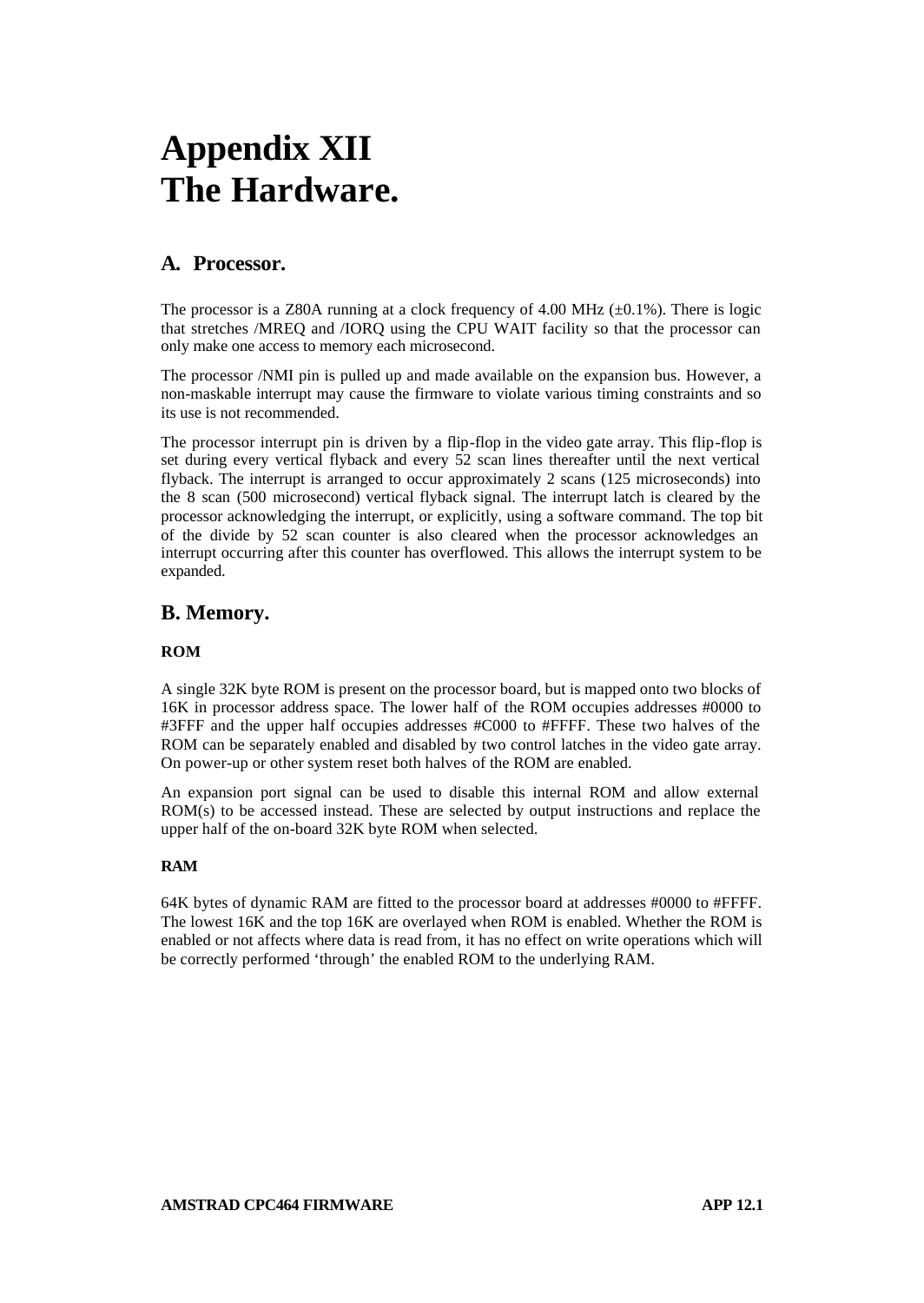#### **VDU SCREEN MEMORY**

The display uses 16k of the processor RAM memory as screen refresh memory. The 16k used can be switched between the blocks starting at #0000, #4000, #8000 and at #C000 by the top two bits (bits 12 and 13) programmed into the HD6845S start address register (see section 6.4 for further details).

The arrangement of data in the VDU screen memory is dependent on the VDU mode currently selected. In all modes the memory can be considered as consisting of 8K 16 bit words. Each word contains either 4, 8 or 16 pixels (P0..Pn) of 1, 2 or 4 bits (B0..Bm) depending on the mode as follows:

| A <sub>0</sub> | Bit            | Mode 0<br>Mode 1              |                               | Mode 2                         |  |
|----------------|----------------|-------------------------------|-------------------------------|--------------------------------|--|
|                |                |                               |                               |                                |  |
| $\theta$       | D7             | <b>PO BO</b>                  | <b>PO BO</b>                  | <b>PO BO</b>                   |  |
| $\Omega$       | D6             | P1 B0                         | P1 B <sub>0</sub>             | P1 B0                          |  |
| $\theta$       | D5             | <b>PO</b> B <sub>1</sub>      | P <sub>2</sub> B <sub>0</sub> | P <sub>2</sub> B <sub>0</sub>  |  |
| $\theta$       | D4             | P1 B1                         | P3 B <sub>0</sub>             | P3 B <sub>0</sub>              |  |
| $\theta$       | D3             | P <sub>0</sub> B <sub>2</sub> | <b>PO B1</b>                  | P4 B <sub>0</sub>              |  |
| $\theta$       | D <sub>2</sub> | P1 B2                         | P1 B1                         | <b>P5 B0</b>                   |  |
| $\theta$       | D1             | P <sub>0</sub> B <sub>3</sub> | P <sub>2</sub> B <sub>1</sub> | <b>P6 B0</b>                   |  |
| $\theta$       | D <sub>0</sub> | P1 B3                         | P3 B1                         | P7 B0                          |  |
|                |                |                               |                               |                                |  |
| 1              | D7             | P <sub>2</sub> B <sub>0</sub> | P <sub>4</sub> B <sub>0</sub> | <b>P8 B0</b>                   |  |
| 1              | D6             | P3 B <sub>0</sub>             | <b>P5 B0</b>                  | <b>P9 B0</b>                   |  |
| 1              | D5             | P <sub>2</sub> B <sub>1</sub> | <b>P6 B0</b>                  | P <sub>10</sub> B <sub>0</sub> |  |
| 1              | D4             | P3 B1                         | P7 B0                         | P <sub>11</sub> B <sub>0</sub> |  |
| 1              | D3             | P <sub>2</sub> B <sub>2</sub> | P <sub>4</sub> B <sub>1</sub> | P <sub>12</sub> B <sub>0</sub> |  |
| 1              | D <sub>2</sub> | P3 B2                         | <b>P5 B1</b>                  | P <sub>13</sub> B <sub>0</sub> |  |
| 1              | D1             | P <sub>2</sub> B <sub>3</sub> | P6 B1                         | P <sub>14</sub> B <sub>0</sub> |  |
|                | D0             | P3 B3                         | P7 B1                         | P <sub>15</sub> B <sub>0</sub> |  |

Data for lines 0,8,16,24.. on the display are packed into the first 2K byte block of the memory, lines 1,9,17,25.. are packed into the corresponding places of the next 2K byte block of memory, with lines 7,15,23,31.. occupying the top 2K byte block of the 16k memory area.

The bottom 10 bits of the HD6845SP start address register define where within these 2K blocks the screen starts. The offset from the start of the 2K byte block is always even and is calculated as twice the register contents modulo 2K bytes. When data has to be displayed from beyond the end of a 2K byte block wrap around occurs to the begining of the same 2K byte block. See section 6.4 for a fuller description.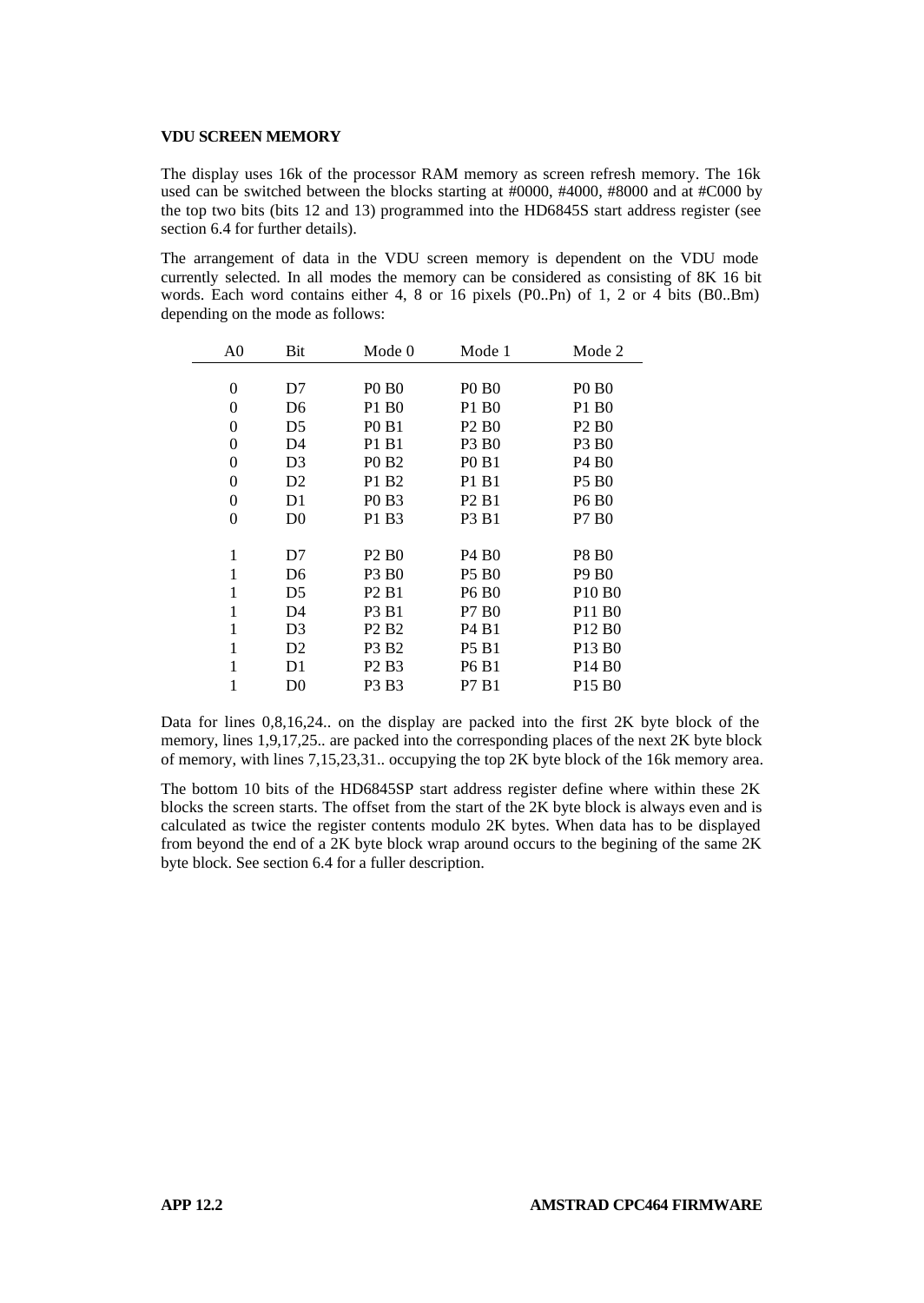# **C. Interfaces.**

The standard interfaces on the processor board occupy I/O channels on the Z80 as follows:

| I/O Address | Output use                  | Input use                |  |  |
|-------------|-----------------------------|--------------------------|--|--|
| #7 $Fx$ x   | Video gate array            | $**$ Do not use $**$     |  |  |
| #BCxx       | HD6845S CRTC address        | ** Do not use **         |  |  |
| #BDxx       | HD6845S CRTC data           | $**$ Do not use $**$     |  |  |
| #BExx       | $**$ Do not use $**$        | Reserved for CRTC status |  |  |
| #BFxx       | $**$ Do not use $**$        | HD6845S CRTC data        |  |  |
| #DFxx       | <b>Expansion ROM select</b> | $**$ Not used $**$       |  |  |
| #EFxx       | Centronics latch            | $**$ Do not use $**$     |  |  |
| #F4xx       | $\mu$ PD8255 port A data    | µPD8255 port A data      |  |  |
| #F5xx       | $\mu$ PD8255 port B data    | $\mu$ PD8255 port B data |  |  |
| #F6xx       | $\mu$ PD8255 port C data    | $\mu$ PD8255 port C data |  |  |
| #F7xx       | $\mu$ PD8255 control        | ** Undefined **          |  |  |
| # $F8xx$    | <b>Expansion</b> bus        | <b>Expansion</b> bus     |  |  |
| #F9xx       | <b>Expansion</b> bus        | <b>Expansion</b> bus     |  |  |
| #FAxx       | <b>Expansion</b> bus        | Expansion bus            |  |  |
| $#$ FBxx    | <b>Expansion</b> bus        | <b>Expansion</b> bus     |  |  |
| #FFxx       | ** Not used **              | $**$ Not used $**$       |  |  |

Note that the Z80 instructions that place an address on the top half of the address bus (A8..A15) must be used. Use of block I/O instructions that alter register B during the instruction is not recommended. I/O addresses such as those below #7Fxx that do not occur in the above table should not be used at all.

Expansion bus peripherals must decode addresses on A0..A7 whilst address line A10 is low. (Additionally address lines A8 and A9 may be decoded to select a device or register on the peripheral). Expansion bus I/O channels in the address range #F800 to #FBFF are reserved as follows:

| Address (A0A7) | Use                                     |
|----------------|-----------------------------------------|
|                |                                         |
| $\#00.,\#7B$   | ** Do not use $**$                      |
| #7C#7F         | Reserved for disc interface.            |
| #80#BB         | $**$ Do not use $**$                    |
| #BC#BF         | Reserved for future use.                |
| $\#CO. \#DB$   | $**$ Do not use $**$                    |
| #DC#DF         | Reserved for communications interfaces. |
| #E0.,#FE       | Available for user peripherals.         |
| #FF            | Reset peripherals.                      |
|                |                                         |

All expansion peripherals should be reset when an output is performed to I/O channel #F8FF. In particular a peripheral that generates interrupts must not generate an interrupt until it is re-initialised after such an output has been performed.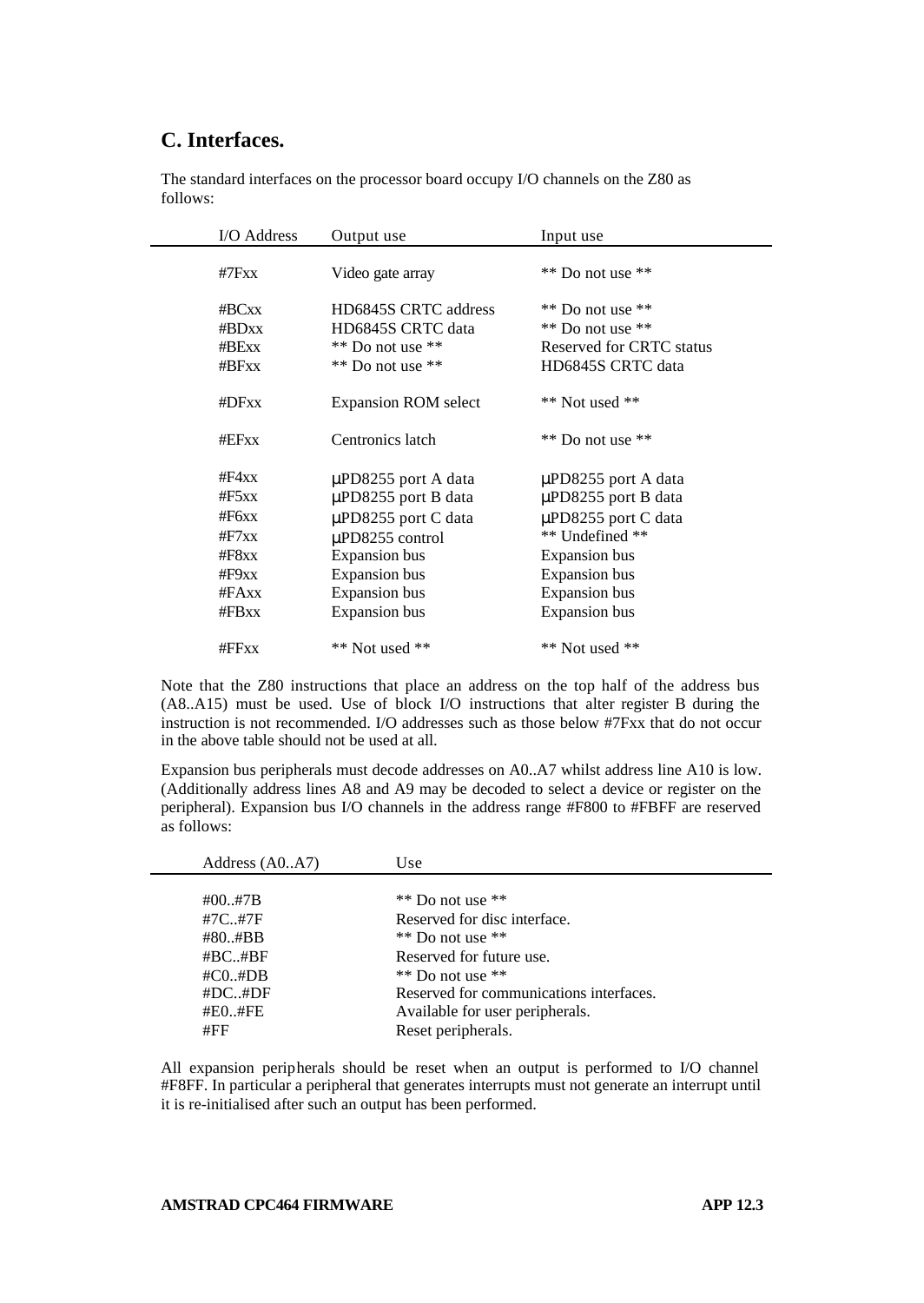## **D. AY-3-8912 Programmable Sound Generator.**

The PSG is accessed using ports A and C of the μPD8255 device. Note that when writing or loading address to the AY-3-8912 the maximum duration of the write or load address command with BDIR high is 10 microseconds. The clock input to the sound generator is exactly 1.00 MHz. The BC2 signal is tied permanently high. On power-up the I/O port should be programmed to input mode.

The user is advised to use the firmware routine MC SOUND REGISTER to write to the PSG.

# **e. HD6845S CRT Controller (HD6845S CRTC).**

The character clock to the CRTC occurs for every two bytes fetched from memory, i.e. every 1.0 microseconds. The first byte of a pair has an even address, the second has an odd address. In normal operation the internal registers are set up as follows:

| Register | Function                     | PAL | <b>SECAM</b> | <b>NTSC</b> |
|----------|------------------------------|-----|--------------|-------------|
|          |                              |     |              |             |
| 0        | Horizontal Total             | 63  | 63           | 63          |
|          | Horizontal Displayed         | 40  | 40           | 40          |
| 2        | Horizontal Sync. Posn.       | 46  | 46           | 46          |
| 3        | Vsync., Hsync. widths        | #8E | #8E          | #8E         |
| 4        | <b>Vertical Total</b>        | 38  | 38           | 31          |
| 5        | <b>Vertical Total Adjust</b> | 0   | 0            | 6           |
| 6        | Vertical Displayed           | 25  | 25           | 25          |
|          | Vertical Sync. Posn.         | 30  | 30           | 30          |
| 8        | Interlace and Skew           | 0   | 0            | 0           |
| 9        | Max. Raster Address          | 7   |              |             |
| 10       | <b>Cursor Start Raster</b>   | X   | X            | X           |
| 11       | <b>Cursor End Raster</b>     | X   | X            | X           |
| 12       | Start Address (H)            | X   | X            | X           |
| 13       | Start Address (L)            | X   | X            | X           |
| 14       | Curson(H)                    | X   | X            | X           |
| 15       | Curson(L)                    | X   | X            | X           |

In the above table the numbers for PAL and SECAM standards are identical.

Note that X indicates that software may vary these numbers during device operation. The firmware only makes use of the start address register which is used to set the screen base and offset.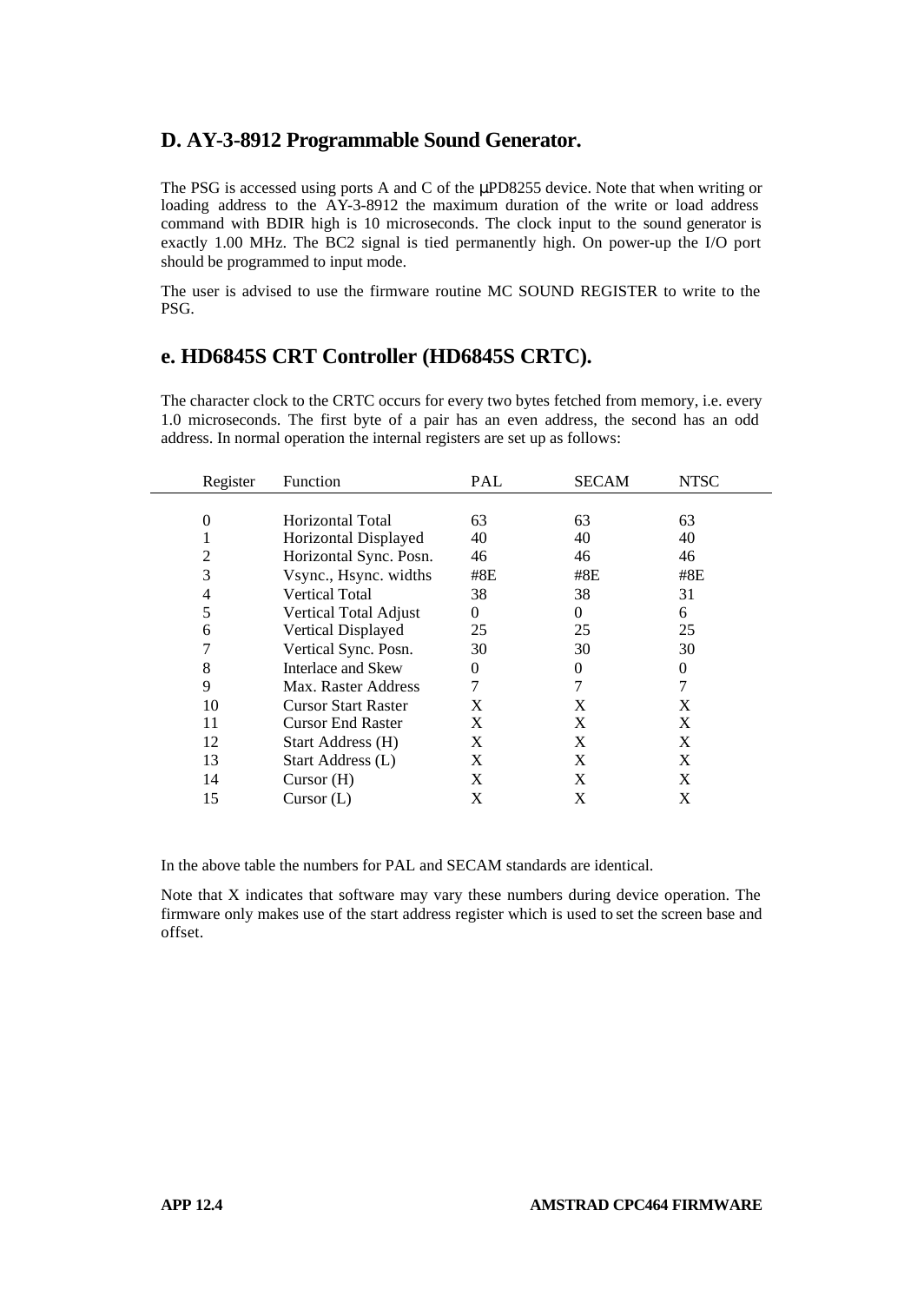## **F. Video Gate Array.**

The software must access this device in order to control the enabling and disabling of ROMs, the mode of operation of the VDU and also to load colour information for 'inks' into the palette memory. One I/O channel is used for all commands, the top two bits of data specifying the command type as follows:

| Bit 7 | Bit 6 | Use                                |
|-------|-------|------------------------------------|
|       |       |                                    |
|       |       | Load palette pointer register.     |
|       |       | Load palette memory.               |
|       |       | Load mode and ROM enable register. |
|       |       | Reserved.                          |
|       |       |                                    |

## **MODE AND ROM ENABLE REGISTER**

This write- only register controls the VDU mode and ROM enabling as follows:

| Bit 7: |                          |
|--------|--------------------------|
| Bit 6: | 0                        |
| Bit 5: | ** Reserved ** (send 0)  |
| Bit 4: | Clear raster 52 divider. |
| Bit 3: | Upper half ROM disable.  |
| Bit 2: | Lower half ROM disable.  |
| Bit 1: | VDU Mode control MC1.    |
| Bit 0: | VDU Mode control MC0.    |

Writing a 1 to bit 4 clears the top bit of the divide by 52 counter used for generating periodic interrupts.

Modes are defined by the mode control pins as follows:

| MC 1 | MC0 | Mode                                          |  |
|------|-----|-----------------------------------------------|--|
|      |     |                                               |  |
|      |     | Mode 0, $160 \times 200$ pixels in 16 colours |  |
|      |     | Mode 1, $320 \times 200$ pixels in 4 colours. |  |
|      |     | Mode $2,640 \times 200$ pixels in 2 colours.  |  |
|      |     | $**$ Do not use $**$                          |  |

The gate array hardware synchronises mode changing to the next horizontal flyback in order to aid software that requires different parts of the screen to be handled in different modes.

On power-up and other system resets, the mode and ROM enable register is set to zero, enabling both halves of the ROM.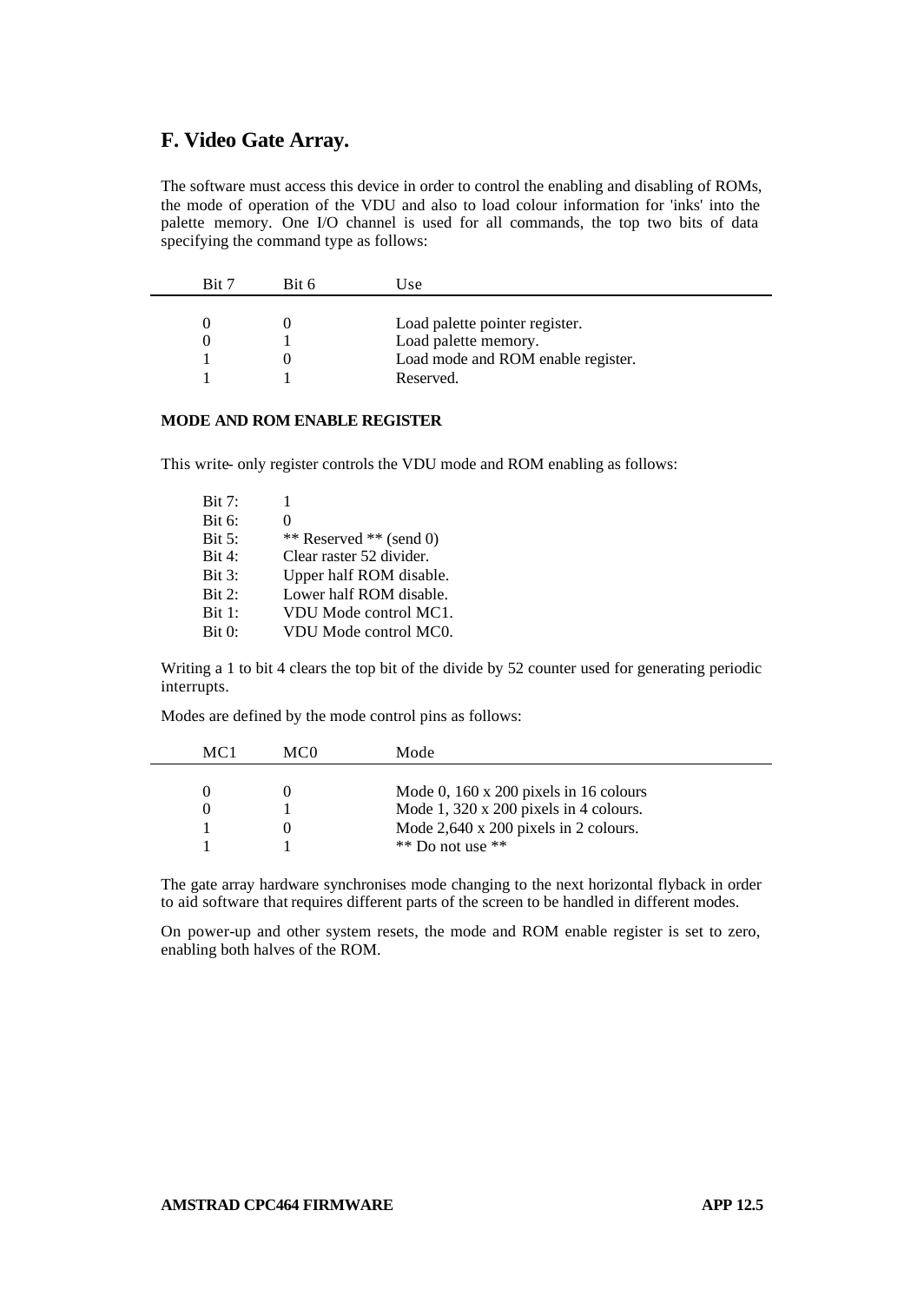### **PALETTE POINTER REGISTER**

This write- only register controls the loading of the VDU colour palette as follows:

Bit 7: 0 Bit 6: 0 Bit 5: \*\* Reserved \*\* (send 0)<br>Bit 4: Palette pointer bit PR4. Palette pointer bit PR4. Bit 3: Palette pointer bit PR3. Bit 2: Palette pointer bit PR2. Bit 1: Palette pointer bit PR1. Bit 0: Palette pointer bit PR0.

Bits PR0 to PR3 select which ink is to have its colour loaded, providing bit PR4 is low. If bit PR4 is high then bits PR0 to PR3 are ignored and the border ink colour is loaded.

### **PALETTE MEMORY**

This write-only memory controls the VDU colour palette as follows:

| Bit 7: | 0                       |
|--------|-------------------------|
| Bit 6: | 1                       |
| Bit 5: | ** Reserved ** (send 0) |
| Bit 4: | Colour data bit CD4.    |
| Bit 3: | Colour data bit CD3.    |
| Bit 2: | Colour data bit CD2.    |
| Bit 1: | Colour data bit CD1.    |
| Bit 0: | Colour data bit CD0.    |

The ink entry pointed at by the palette pointer register is loaded with the colour sent on this channel. The number of colours that need to be loaded ranges from 2 colours in mode 2 to 16 colours in mode 0. In addition to loading the colours an extra colour data byte must be sent to this channel to define the border colour. On power-up and other system resets the contents of the palette are undefined, but the border colour is set to BLACK, to avoid unsightly effects on power-up.

The 32 colour codes are decoded to drive the RGB signals, producing 27 different colours. The hardware colours are listed in Appendix V.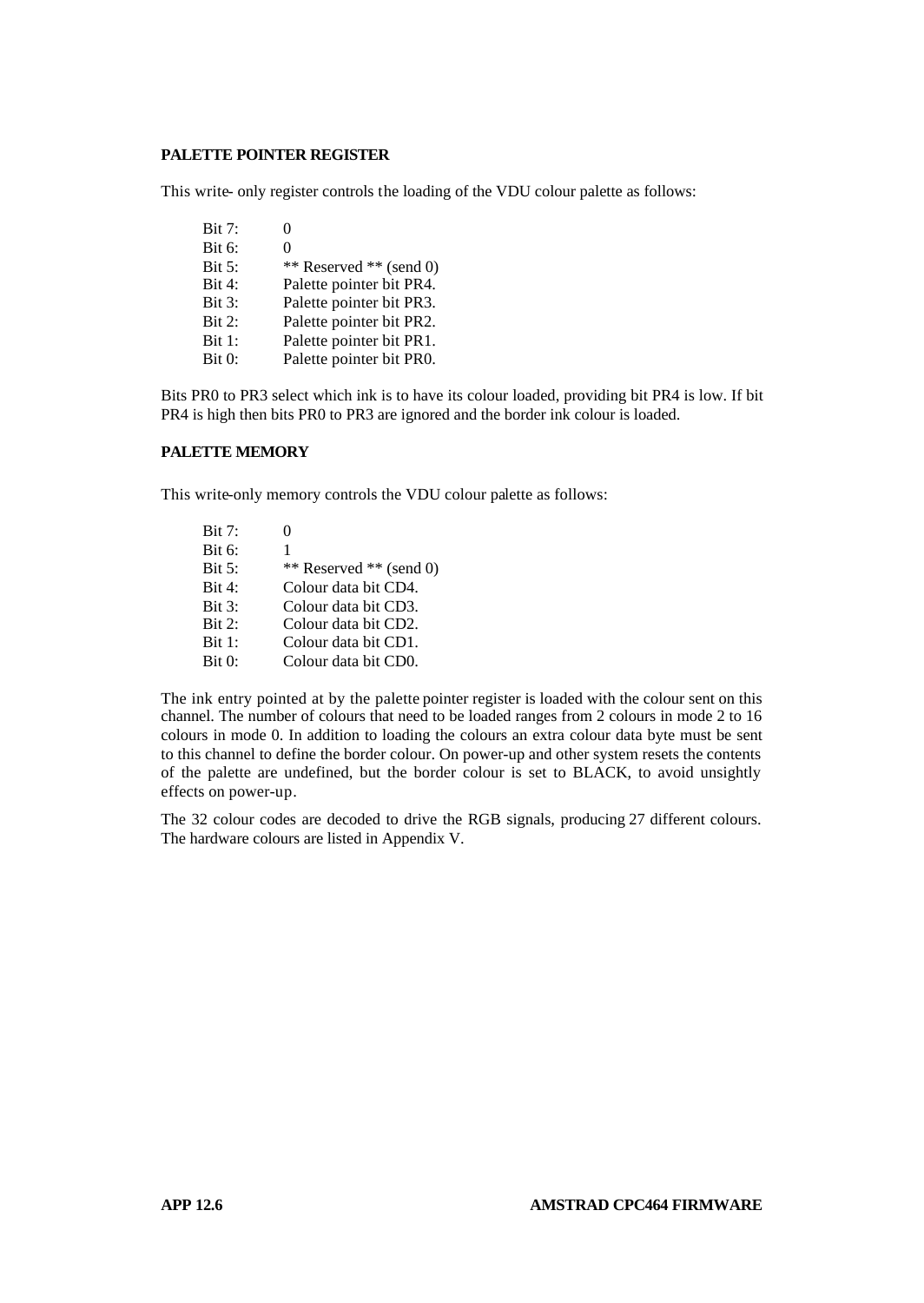## **G. m8255 Parallel Peripheral Interface.**

The PPI as well as the 8 port pins on the PSG are used to interface to the keyboard and to control and sense miscellaneous signals on the processor board. Port A must be programmed either to input or to output in mode 0 since this port is used for reading and writing to the PSG. Port B must be programmed to input in mode 0. Port C must be programmed to output in mode 0 on both halves.

Circuitry is provided around the PPI to reset it during system reset. For details of the operation of the μPD8255 see the NEC product specification.

#### CHANNEL A (Input or Output)

| Bit 7: | Data/Address DA7 connected to AY-3-8912. |
|--------|------------------------------------------|
| Bit 6: | Data/Address DA6 connected to AY-3-8912. |
| Bit 5: | Data/Address DA5 connected to AY-3-8912. |
| Bit 4: | Data/Address DA4 connected to AY-3-8912. |
| Bit 3: | Data/Address DA3 connected to AY-3-8912. |
| Bit 2: | Data/Address DA2 connected to AY-3-8912. |
| Bit 1: | Data/Address DA1 connected to AY-3-8912. |
| Bit 0: | Data/Address DA0 connected to AY-3-8912. |
|        |                                          |

CHANNEL B (Input Only)

- Bit 7: Datacorder cassette read data.<br>Bit 6: Centronics busy signal.
- Centronics busy signal.
- Bit 5: Not expansion port active signal.
- Bit 4: Not option link LK4.
- Bit 3: Not option link LK3.
- Bit 2: Not option link LK2.
- Bit 1: Not option link LK1.
- Bit 0: Frame flyback pulse.

The option links, LK1..LK4 are factory set. LK4 is fitted for 60 Hz T.V. standards and omitted for 50 Hz standards.

#### CHANNEL C (Output Only)

- Bit 7: AY-3-8912 BDIR signal.
- Bit 6: AY-3-8912 BC1 signal.<br>Bit 5: Datacorder cassette wri
- Datacorder cassette write data
- Bit 4: Datacorder cassette motor on.
- Bit 3: Keyboard row select KR3.
- Bit 2: Keyboard row select KR2.
- Bit 1: Keyboard row select KR1.
- Bit 0: Keyboard row select KR0.